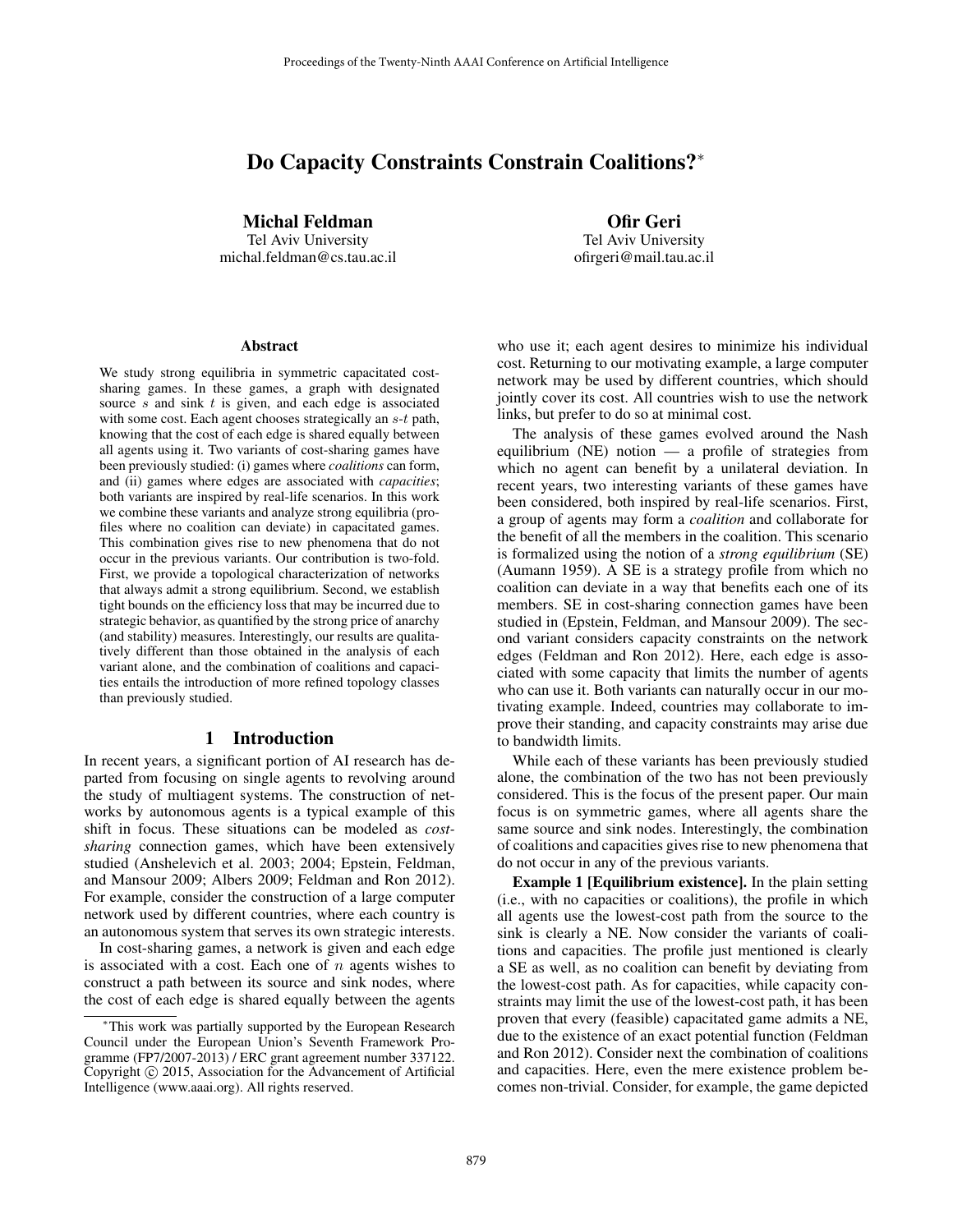

Figure 1: A game with no SE played on a simple EP network

in Figure 1, played by two agents. In our figures we use the notation  $(x, y)$  to denote an edge with cost x and capacity y. One can easily verify that in this game, the unique NE (up to renaming of agents) is one where one agent uses the upper edge  $(a)$  at cost 1, and the other agent uses the path  $b, c$  at cost 1.3. However, this profile is not a SE, as the two agents can deviate to the paths  $b, c$  and  $b, d$ , respectively, at the respective costs of 0.7 and 1.1. Since every SE is also a NE, and the only NE is not a SE, we conclude that this game does not admit a SE.

Example 2 [Efficiency loss]. As another example, consider the efficiency loss incurred due to strategic behavior. The standard measure used to quantify the efficiency loss is the price of anarchy (PoA), defined as the ratio between the cost of the worst-case NE and the optimal cost (where the social cost is defined as the overall cost of the edges in use). In the plain game, it has been shown that the PoA can be as bad as  $n$  (i.e., the number of agents), and this is tight (Anshelevich et al. 2003). The consideration of coalitions significantly reduces the loss; in fact, every SE is optimal. In capacitated games, the PoA depends on the network topology. For example, if the network topology adheres to a *seriesparallel* structure (defined in Section 2.2), then the PoA is bounded by  $n$ . Do coalitions reduce the efficiency loss in capacitated games as in their uncapacitated counterparts? Interestingly, the answer is *no* for series-parallel networks, but the answer is affirmative for a smaller set of topologies. Once again, the combination of coalitions and capacities introduces interesting phenomena, and requires a more refined classification of network topologies than each variant alone (see more details below).

## 1.1 Our Results

Equilibrium existence. As mentioned above, not all symmetric capacitated cost-sharing games admit a SE. We provide a full characterization of network topologies that do admit a SE; i.e., every game played on a topology in this class admits a SE, and for every topology not in this class, there exists a game that does not possess a SE. The analysis of this part requires the introduction of a new class of networks, which we refer to as *Series of Parallel Paths* (SPP) networks. This class is defined as all networks that are the concatenation of parallel-path networks.

Efficiency loss. Previous analysis of the efficiency loss in cost-sharing games showed that the network topology significantly affects the incurred loss. This observation is reinforced in this work, as summarized below (see also Table 1 for a subset of our results). We provide tight bounds on the

|             |            | <b>SPP</b> and EP         | SP               | General   |
|-------------|------------|---------------------------|------------------|-----------|
| PoA         | Uncap.     | п.                        | $\,n$            |           |
|             | Cap.       | п.                        | n                | unbounded |
| <b>SPoA</b> | Uncap.     |                           |                  |           |
|             | $Cap. (*)$ | $\bm{\mathsf{\Pi}}_{\,n}$ | $\boldsymbol{n}$ | unbounded |
| <b>SPoS</b> | $Cap. (*)$ |                           | (n               | unbounded |

Table 1: A comparison between upper bounds for the PoA in different scenarios. Cap. and uncap. are shorthands for capacitated and uncapacitated. Our results are marked with an asterisk (\*). All bounds are tight.

strong price of anarchy (SPoA), defined as the ratio between the cost of the worst-case SE and the optimal cost and on the strong price of stability (SPoS), defined analogously with respect to the best-case SE.

Epstein et al. (2009) establish an upper bound of  $H_n$  (i.e., the  $n^{th}$  harmonic number, which is roughly  $log(n)$ ) on the SPoA in every game (including asymmetric games) that admits a SE. As mentioned above, this result does not carry over to capacitated networks. However, we show that this result does carry over to a specific class of network topologies, namely extension-parallel (EP) and SPP networks. Moreover, we provide an example showing that this bound is tight. In series-parallel (SP) networks, the SPoA is at most n (follows from the upper bound on the PoA), and we provide an example showing that this is tight. For general networks, we show that the SPoA can be arbitrarily high, even in instances with only two agents. Interestingly, our analysis results in a more refined classification of topologies than was required for the study of capacities or coalitions alone, most notably in the distinction between subclasses of SP networks.

In addition, we provide bounds on the SPoS. We show that the SPoS can also be as high as  $\Omega(n)$  in SP networks and is unbounded in general networks. Interestingly, while the PoS is significantly better than the PoA  $(1 \text{ versus } n \text{ in uncapaci-})$ tated games, and an even wider gap in capacitated games), in capacitated games we show that for all the topology classes we consider, the bounds on the SPoS and SPoA are asymptotically the same. A natural interpretation of the PoS measure is the loss that is incurred if there exists a coordinator who can suggest an initial configuration to the agents. While a coordinator can sometimes reduce the efficiency loss, our results here imply that a coordinator may not be useful in the worst case.

Extensions. We consider two natural extensions to our model. First, we consider asymmetric games. Here, we provide a characterization of network topologies that always admit a SE, and provide an example of a simple EP network for which the SPoA is unbounded. Second, we show that all of our results regarding symmetric games extend to undirected networks as well. Due to space constraints, these extensions appear in the full version (Feldman and Geri 2014).

#### 1.2 Related Work

Cost-sharing connection games were introduced by Anshelevich et al. (2003), and have been widely studied since.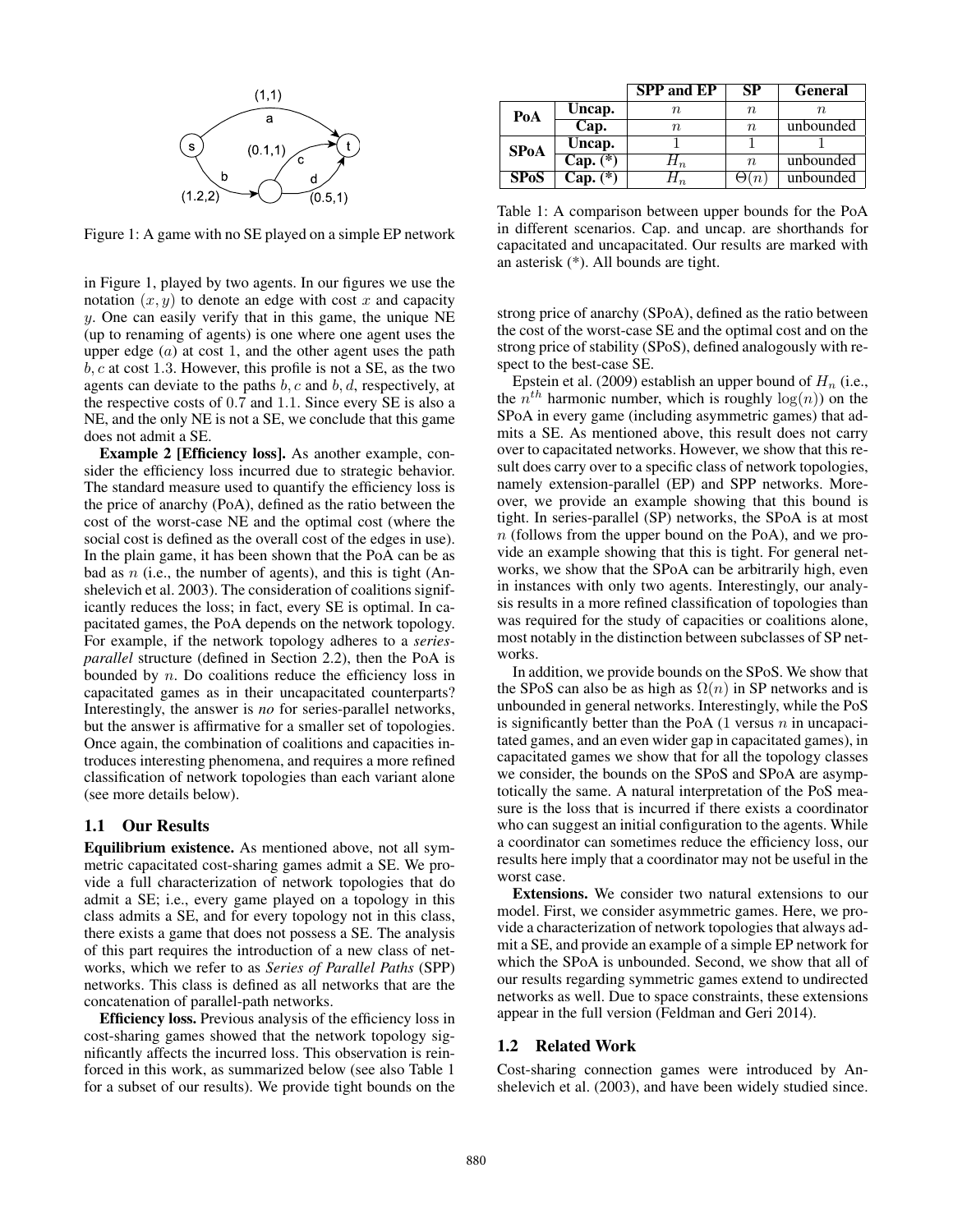The fair cost-sharing mechanism has been studied in (Anshelevich et al. 2004). A key property of fair cost-sharing games is the fact that they admit an exact potential function and thus possess a pure strategy NE (Rosenthal 1973; Monderer and Shapley 1996). Settings with coalitions in congestion games have been studied by Holzman and Law-Yone (1997; 2003), and Epstein et al. (2009) studied the existence and quality of SE in cost sharing games. The characterization of network topologies that admit SE in congestion games with monotone cost functions has been later established by Holzman and Monderer (2014). The PoA measure has been introduced by Koutsoupias and Papadimitriou (1999) to study the quality of NE in games. The analogue of the PoA with respect to SE (called the strong PoA) was introduced and analyzed by Andelman et al. (2007). The SPoA of cost-sharing games was studied in (Epstein, Feldman, and Mansour 2009; Albers 2009), and was also studied with respect to various additional settings; see, e.g., (Fiat et al. 2007; Chien and Sinclair 2009). The consideration of capacities in cost-sharing games was first suggested by Feldman and Ron (2012).

### 2 Model and Preliminaries

#### 2.1 Symmetric Capacitated Cost-Sharing Games

A symmetric capacitated cost-sharing (CCS) connection game is given by a tuple

$$
\Delta = (n, G = (V, E), s, t, \{p_e\}_{e \in E}, \{c_e\}_{e \in E})
$$

where *n* is the number of agents,  $G = (V, E)$  is a directed graph,  $s, t \in V$  are the source and sink nodes (respectively), and each edge  $e \in E$  is associated with a cost  $p_e \in \mathbf{R}^{\geq 0}$  and a capacity constraint  $c_e \in \mathbb{N} \cup \{0\}$ . Each agent wishes to construct an s-t path in G while maintaining minimal cost. The strategy space of agent *i*, denoted by  $\Sigma_i$ , is the set of all  $s-t$  paths in  $G$ . The joint strategy space is denoted by  $\Sigma = \Sigma_1 \times \ldots \times \Sigma_n$ .

Given a strategy profile  $s = (s_1, \ldots, s_n) \in \Sigma$ , the number of agents that use an edge  $e$  in the profile  $s$  is denoted by  $x_e(s) = |\{i|e \in s_i\}|$ . A profile s is said to be feasible if for every  $e \in E$ ,  $x_e(s) \leq c_e(s)$ . A game is said to be feasible if it admits a feasible strategy profile. Throughout this paper we consider feasible games. For a given strategy profile s and a coalition  $C$ , the induced strategy profile on the agents of the coalition  $C$  is denoted by  $s_C$ , and the strategy profile of the rest of the agents is denoted by  $s_{-C}$ . We consider the fair cost-sharing mechanism, where the cost of each edge is shared equally between all the agents who use it. The cost of agent  $i$  in a strategy profile  $s$  is

$$
p_i(s) = \begin{cases} \sum_{e \in s_i} \frac{p_e}{x_e(s)} & \text{if } s \text{ is feasible} \\ \infty & \text{otherwise} \end{cases}
$$

We use the utilitarian objective function, that is, the social cost of a strategy profile  $s$  is the sum of costs of all agents,  $cost(s) = \sum_i p_i(s).$ 

A strategy profile  $s$  is a Nash equilibrium (NE) if no agent can improve her cost by deviating to another strategy, i.e., for every i and every strategy  $s_i' \in \Sigma_i$ , it holds that

 $p_i(s) \leq p_i(s'_i, s_{-i})$  (where  $s_{-i}$  denotes the strategy profile of all agents except  $i$  in  $s$ ). A strong equilibrium (SE) is a strategy profile in which no coalition can deviate jointly in a way that will strictly decrease the cost of every coalition member. Formally, a profile s is a SE if for every coalition of agents C and every set of strategies  $s_C \in \Sigma_C$ , there exists an agent  $j \in C$  such that  $p_j(s) \leq p_j(s'_C, s_{-C})$ . The sets of NE and SE of a game  $\Delta$  are denoted by  $NE(\Delta)$  and  $SE(\Delta)$ , respectively.

We use the price of anarchy (PoA) and price of stability (PoS) measures to quantify the efficiency loss incurred due to strategic behavior. Let  $s^*$  be a strategy profile with minimal social cost in a game  $\Delta$ . Then, the PoA of  $\Delta$  is the ratio between the cost of the worst-case NE and the cost of s<sup>\*</sup>, namely  $PoA = \max_{s \in NE(\Delta)} \frac{cost(s)}{cost(s^*)}$  $\frac{cost(s)}{cost(s^*)}$ . Similarly, the PoS is the ratio between the cost of the best-case NE and the cost of s<sup>\*</sup>, namely  $PoS = \min_{s \in NE(\Delta)} \frac{cost(s)}{cost(s^*)}$  $\frac{cost(s)}{cost(s^*)}$ . The analogues of the PoA and PoS with respect to SE are named the strong price of anarchy (SPoA) and strong price of stability (SPoS). Formally,  $SPoA = \max_{s \in SE(\Delta)} \frac{cost(s)}{cost(s^*)}$  $\frac{cost(s)}{cost(s^*)}$  and  $SPoS = \min_{s \in SE(\Delta)} \frac{cost(s)}{cost(s^*)}$  $\frac{cost(s)}{cost(s^*)}$ . For a family of games, these measures are defined with respect to the worst case over all the games in the family.

#### 2.2 Graph Theoretic Preliminaries

A symmetric network is a graph  $G = (V, E)$  with two designated nodes, a source  $s \in V$  and a sink  $t \in V$ . We hereby present three important operations on symmetric graphs.

- Identification: Given a graph  $G = (V, E)$ , the identification of two nodes  $v_1, v_2 \in V$  yields a new graph  $G' = (V', E'),$  where  $V' = (V \cup \{v\})\backslash \{v_1, v_2\}$  and  $E'$  includes all the edges of  $E$ , where each edge that was connected to  $v_1$  or  $v_2$  is now connected to v instead. Figuratively, the identification operation is the collapse of two nodes into one.
- Series composition: Given two symmetric networks,  $G_1 = (V_1, E_1)$  with  $s_1, t_1 \in V_1$  and  $G_2 = (V_2, E_2)$  with  $s_2, t_2 \in V_2$ , the series composition  $G = G_1 \rightarrow G_2$  is the network formed by identifying  $t_1$  and  $s_2$  in the union network  $G' = (V_1 \cup V_2, E_1 \cup E_2)$ . In the composed network G, the new source is  $s_1$  and the new sink is  $t_2$ .
- Parallel composition: Given two symmetric networks,  $G_1 = (V_1, E_1)$  with  $s_1, t_1 \in V_1$  and  $G_2 = (V_2, E_2)$  with  $s_2, t_2 \in V_2$ , the parallel composition  $G = G_1 \parallel G_2$  is the network formed by identifying the nodes  $s_1$  and  $s_2$  (forming a new source s) and the nodes  $t_1$  and  $t_2$  (forming a new sink t) in the union network  $G' = (V_1 \cup V_2, E_1 \cup E_2)$ .

The following are classes of network topologies that will be of interest throughout the paper:

- A network  $G = (V, E)$  is a series-parallel (SP) network if it consists of a single edge, or if there are two SP networks  $G_1, G_2$  so that  $G = G_1 \rightarrow G_2$  or  $G = G_1 \parallel G_2$ .
- A network  $G = (V, E)$  is an extension-parallel (EP) network if one of the following applies: (i)  $G$  consists of a single edge, (ii) There are two EP networks  $G_1, G_2$  so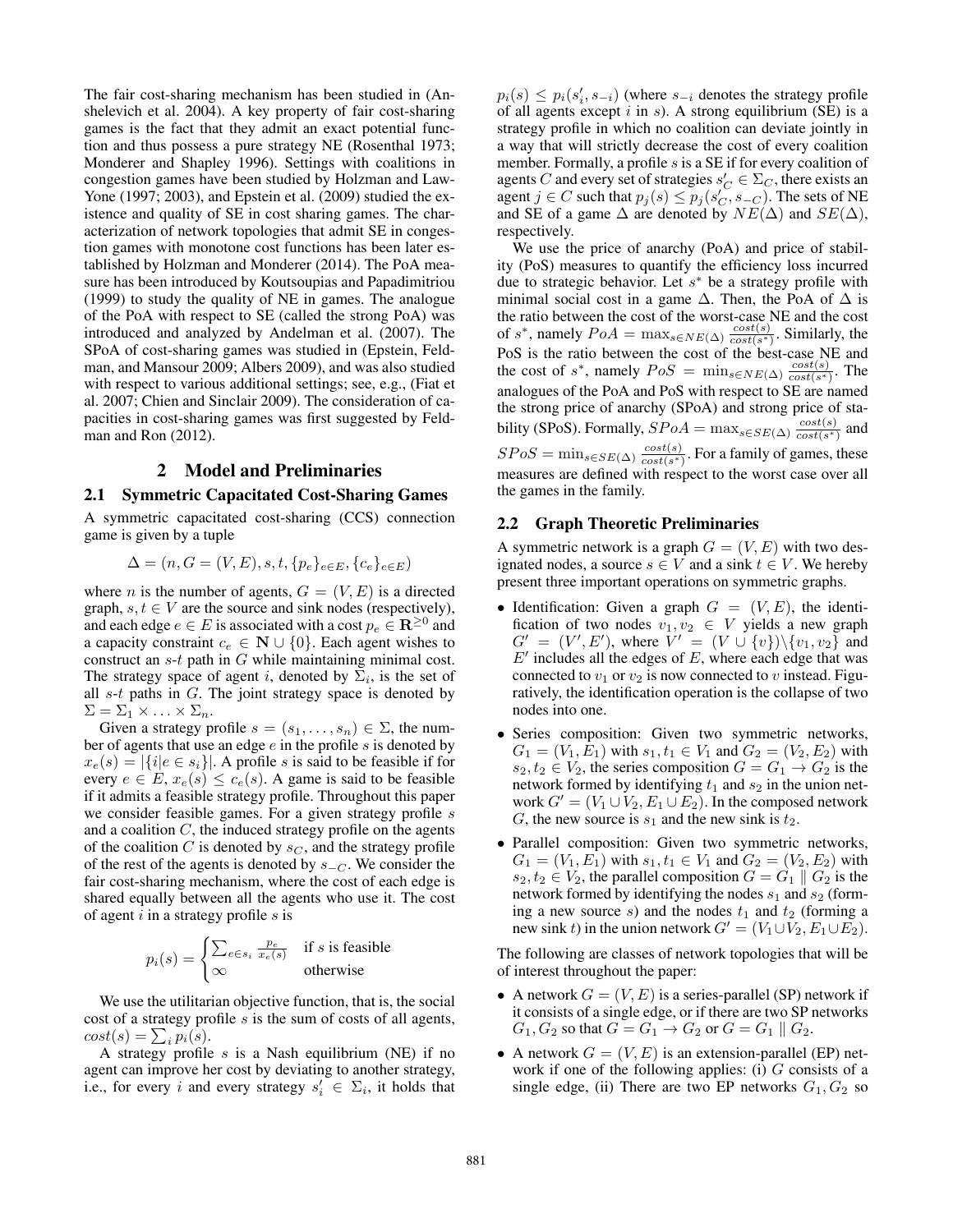

Figure 2: A game with no SE played on a Braess graph

that  $G = G_1 \parallel G_2$ , (iii) There is an EP network  $G_1$  and an edge  $e$  so that  $G = G_1 \rightarrow e$  or  $G = e \rightarrow G_1$ .

Finally, we have to define when a network is embedded in another network. A symmetric network  $G$  is embedded in a network  $G'$  if  $G'$  is isomorphic to  $G$  or to a network derived from G using any number of the following operations: (i) Subdivision (replacing an edge  $(u, v)$  by a new node w and two edges  $(u, w)$  and  $(w, v)$ , (ii) Addition of a new edge connecting two existing nodes (including nodes that were added using subdivision or extension), (iii) Extension (adding a new source or sink node and an edge connecting the new node with the original source or sink node, respectively).

## 3 Existence of Strong Equilibria

Every symmetric cost-sharing game admits a SE, as all agents can share the lowest-cost s-t path (Epstein, Feldman, and Mansour 2009). In the capacitated version, it has been shown by Feldman and Ron (2012) that a pure NE exists in every feasible game, by establishing that the game admits a potential function. Therefore, the consideration of capacities or coalitions alone does not preclude the existence of an equilibrium. However, as was already observed in the introduction (recall Figure 1), capacitated games may not admit any SE, even in a simple EP graph.

An additional example of a game that does not admit a SE is depicted in Figure 2, on an underlying network known as a Braess graph. It is not difficult to verify that a game with two agents played on this graph does not admit any SE either.

As it turns out, the two networks depicted in Figures 1 and 2 are, roughly speaking, the only barriers to SE existence. This is formalized in the remainder of this section as an exact characterization of the network topologies that always admit a SE. We first introduce a new family of network topologies.

Definition 3.1. A symmetric network G is said to be *Series of Parallel Paths* (SPP) if there exist networks  $G_1, \ldots, G_k$ , each constructed by a parallel composition of simple paths, such that  $G = G_1 \rightarrow \ldots \rightarrow G_k$ .

Note that every SPP network is an SP network, but may or may not be an EP network.

**Definition 3.2.** A symmetric network  $G$  is said to admit a SE if *every* symmetric CCS game played on G admits a SE.

Recall that a symmetric network is defined as a graph with designated source and sink nodes. According to the last definition, a network G is said to admit a SE if *every* CCS game played on G (i.e., for every assignment of costs and capacities to the edges, and for every number of agents) admits

## Algorithm 1 Compute a SE for a network of parallel edges

1.  $j \leftarrow 1$ 

- 2. For every edge  $e$  that has not been assigned agents yet, let its *fractional cost* be  $\frac{p_e}{\min\{c_e, n - \sum_{i=1}^{j-1} n_i\}}$ .
- 3. Assign the edge e with the minimal fractional cost to  $n_i =$  $\min\{c_e, n-\sum_{i=1}^{j-1} n_i\}$  agents.
- 4. If there are agents that have not been assigned an edge, increment  $j$  and go back to step 2.

a SE. Conversely, a network  $G$  does not admit a SE if there exists an example of a game played on G that does not admit a SE. The following theorem establishes the characterization of networks that admit a SE.

Theorem 3.3. *A network* G *admits a SE if and only if* G *is an SPP network.*

The proof is divided into two parts. In Theorem 3.4 we prove that every SPP network admits a SE, and in Theorem 3.6 we establish the converse direction.

#### Theorem 3.4. *Every SPP network admits a SE.*

*Proof.* We first observe that in our context, networks of parallel paths can be reduced to networks of parallel edges, where each path is replaced by an edge with capacity that equals the minimal capacity on the path and cost that equals the total cost of the path. Therefore, it suffices to prove the assertion of the theorem for networks constructed by series composition of parallel-edge graphs.

Let  $G_1, \ldots, G_k$  be parallel-edge networks, and let G be a series composition of these networks. Algorithm 1 computes a strategy profile for games played on parallel-edge networks. The algorithm first computes the lowest-cost path in the network, and assigns it to  $n_1$  agents  $(n_1$  is calculated by the algorithm). In the  $j<sup>th</sup>$  iteration, the lowest-cost path that is still available is determined, and assigned to  $n_i$  agents  $(n_i)$  is calculated by the algorithm). Since the game is symmetric, Algorithm 1 is only concerned with the number of the agents (denoted  $n<sub>j</sub>$ ) and not with their identity. After the number of agents that use each edge is decided, the actual agents can be assigned strategies. The algorithm terminates within at most  $n$  steps. In this proof, we show that the returned profile is a SE. For every  $i = 1, \ldots, k$ , we compute a profile  $s_i$  for network  $G_i$  using Algorithm 1. Since the game is symmetric we may reorder the agents in an increasing order of their costs, namely, for every profile  $s_i$ , we order the agents so that for every  $j < j', p_j(s_i) \leq p_{j'}(s_i)$ .

Let s be the strategy profile in which the strategy of agent j is the concatenation of his strategies in  $s_1, \ldots, s_k$ . Since we sorted each of the profiles  $s_i$ , the first agent in s uses the lowest-cost path in each of  $G_1, \ldots, G_k$ , the next agent uses the second lowest-cost path, and so on. We wish to prove that  $s$  is a SE. Assume that there is a coalition  $C$  for which there is a profitable deviation, yielding a strategy profile  $s'$ . Let j be the minimal index of an agent in  $C$ , i.e., j is the agent that uses the  $j^{th}$  lowest-cost path in each of  $s_1, \ldots, s_k$ .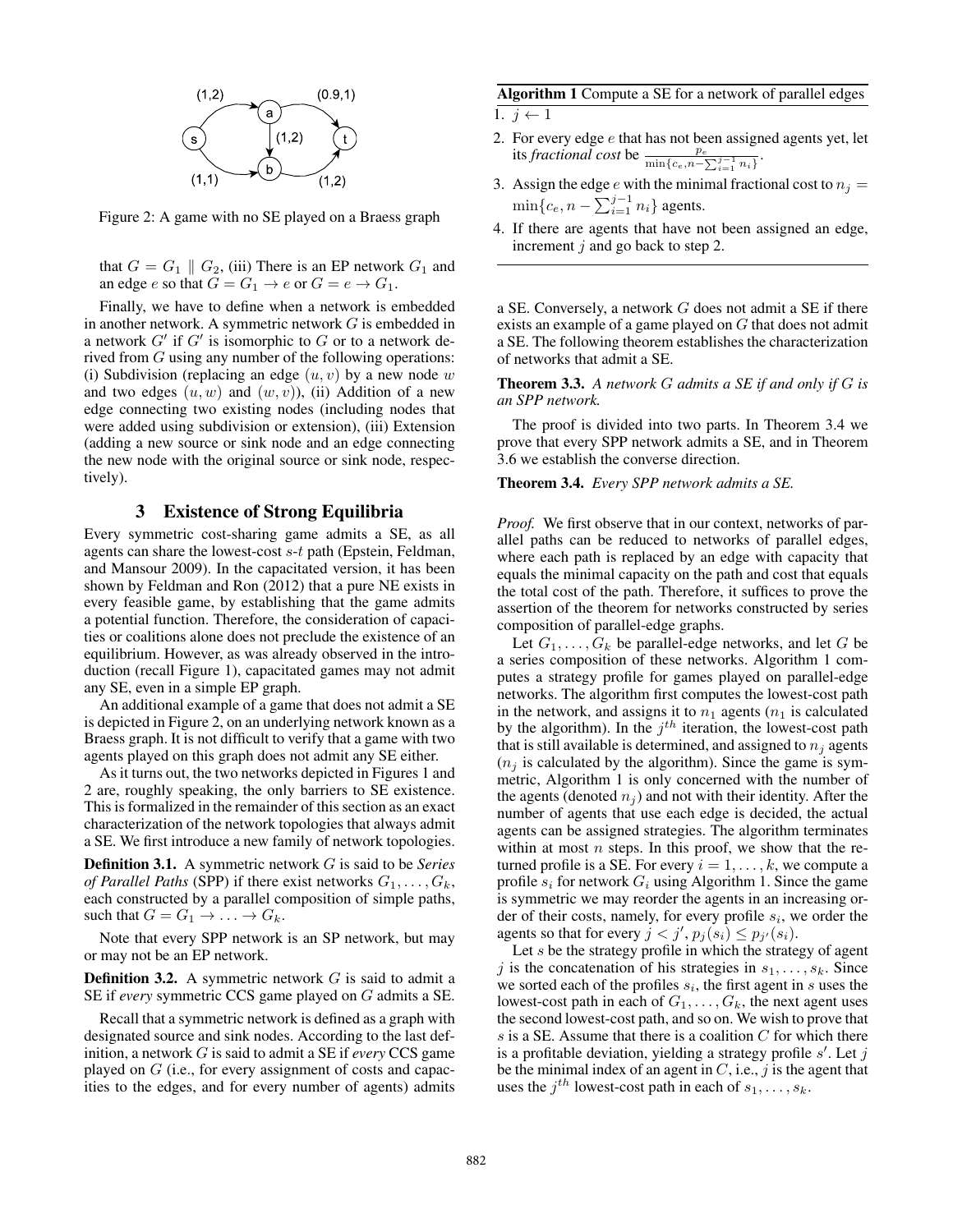

Figure 3: Minimal non-SPP networks

In order for  $s'$  to be a profitable deviation, j must reduce his cost in one of  $G_1, \ldots, G_k$ . Assume, without loss of generality, that by deviating to  $s'$ , agent j reduces his cost in  $G_1$ . Denote the edge used by j in  $s_1$  by e. There exists an edge  $e'$  so that

$$
\frac{p_{e'}}{x_{e'}(s')} < \frac{p_e}{x_e(s)}.
$$

The edge  $e'$  cannot be one of the edges entirely used in the profile  $s_1$ . If  $e'$  is an edge that is not used in  $s_1$ , it holds that  $x_{e'}(s') \le \min\{c_{e'}, n - j + 1\}$ . If  $e'$  is partially used in  $s_1$ , either  $e' = e$  (in that case,  $x_{e'}(s') \leq x_e(s)$ , and j cannot reduce his cost) or  $x_{e'}(s') \le \min\{c_{e'}, n-j+1\}$ . Therefore,

$$
\frac{p_{e'}}{\min\{c_{e'}, n-j+1\}} < \frac{p_e}{x_e(s)}
$$

and the algorithm should have assigned  $e'$  to agent  $j$  (or a previous agent) instead of e. We get a contradiction, thus, s is a SE. П

We now prove the converse direction, namely that for every non-SPP network, there is a CCS game played on it that does not admit a SE. The key lemma in our proof connects us back to the two examples mentioned in the beginning of this section. The proof appears in the full version (Feldman and Geri 2014).

Lemma 3.5. *A network is SPP if and only if it does not embed any of the networks depicted in Figure 3.*

Using Lemma 3.5 we can now prove the following. The proof is similar to that of a lemma proven in (Feldman and Ron 2012), and is specified here for completeness.

Theorem 3.6. *For every non-SPP network* G*, there exists a symmetric CCS game played on* G *that does not admit a SE.*

*Proof (Sketch).* By Lemma 3.5, if G is not an SPP network, it must embed one of the networks depicted in Figure 3. We define a game of two agents played on G. For every edge in the corresponding network, assign costs and capacities as in Figures 1 and 2. If an edge  $e$  is subdivided into  $e_1$  and  $e_2$ , we set  $c_{e_1} = c_{e_2} = c_e$ ,  $p_{e_1} = p_e$ , and  $p_{e_2} = 0$ . If the source or the sink are extended using a new edge e, we set  $c_e = 2$  and  $p_e = 0$ . If an edge e connecting two existing nodes is added, we set its capacity to be  $c_e = 0$ . This construction ensures that each strategy profile in the game played on  $G$  emulates a strategy profile in one of the examples presented earlier in this section, where a SE does not exist. □

This concludes the proof of Theorem 3.3.

# 4 Strong Price of Anarchy

## 4.1 EP and SPP Networks

In this section we bound the strong price of anarchy (SPoA) in capacitated games that admit SE. The following theorem establishes an upper bound on the SPoA for EP networks.

Theorem 4.1. *For every symmetric CCS game played on an EP network, it holds that*  $SPoA \leq H_n$  *(if a SE exists).* 

Epstein et al. (2009) showed that  $SPoA \leq H_n$  for uncapacitated cost-sharing games. In their proof, they used the fact that no coalition can beneficially deviate from a strategy profile s that is a SE (by definition). In particular, if some coalition  $C$  deviates to its corresponding profile in the socially optimal profile  $s^*$ , then one of the agents in  $C$  weakly prefers the initial profile s to the new profile  $(s_C^*, s_{-C})$ . The desired bound is then derived by the obtained inequalities for coalitions of sizes  $n, \ldots, 1$ . The only barrier to applying the exact same technique to capacitated games is the fact that the deviation into profile  $(s_C^*, s_{-C})$  might be infeasible due to capacity constraints. Our key lemma in this section shows that for games played on EP networks there always exists such a feasible deviation. Note that there may be more than a single socially optimal profile, but we have the freedom to choose one of them to be  $s^*$ .

Lemma 4.2. *Let* G *be an EP network and* s *be a SE in a symmetric CCS game played on* G*. There exists a feasible strategy profile* s ∗ *so that the cost of* s ∗ *is minimal, and for*  $every$  *coalition*  $C$ *, the profile*  $(s_C^*, s_{-C})$  *is feasible.* 

The following lemma will be used in the proof.

Lemma 4.3. *(Feldman and Ron 2012) Let* G *be an SP network. Let* s *be a feasible profile of* k *agents in a game played on* G*, and let* s <sup>0</sup> *be a feasible profile of* r *agents such that*  $r < k$ . There exists an  $s - t$  path in G that is feasible in  $s'$ *and uses only edges that are used in the profile* s*.*

*Proof of Lemma 4.2.* Let  $G_{OPT}$  be the subnetwork that contains only the edges that are used by an optimal strategy profile, and let  $N$  denote the set of agents. We first define a specific profile  $s^*$  played on  $G_{OPT}$ , and then prove that for every coalition  $\tilde{C}$ , the strategy profile  $(s_C^*, s_{-C})$  is feasible. Since G is EP,  $G_{OPT}$  is also EP. We define  $s^*$  in two steps: First, we assign a strategy to as many agents as possible using recursion (on the structure of  $G_{OPT}$ ). Then, we use Lemma 4.3 to extend this set of strategies to a profile of all agents. The profile  $s^*$  is defined using Algorithm 2, which chooses a specific profile from all the optimal strategy profiles. The algorithm gets as input the subnetwork  $G_{OPT}$ that is used by an optimal profile and the strategy profile  $s$ , which is a SE.

It is important to note that the algorithm might possibly define a strategy profile only for a subset of the agents. In step 2,  $N_1 \cap N_2 = \phi$ , but it is possible that  $N_1 \cup N_2 \subset N$ (since  $G_{OPT}$  is a subnetwork of G). Therefore, by the end of step 2, it is possible that not all the agents in  $N$  are assigned a strategy. In step  $3(c)$ , it is also possible that not the agents in  $N$  will be assigned a strategy. Thus, we have to extend this strategy profile to a feasible profile for all agents (using only edges from  $G_{OPT}$ ). We do so by applying Lemma 4.3 to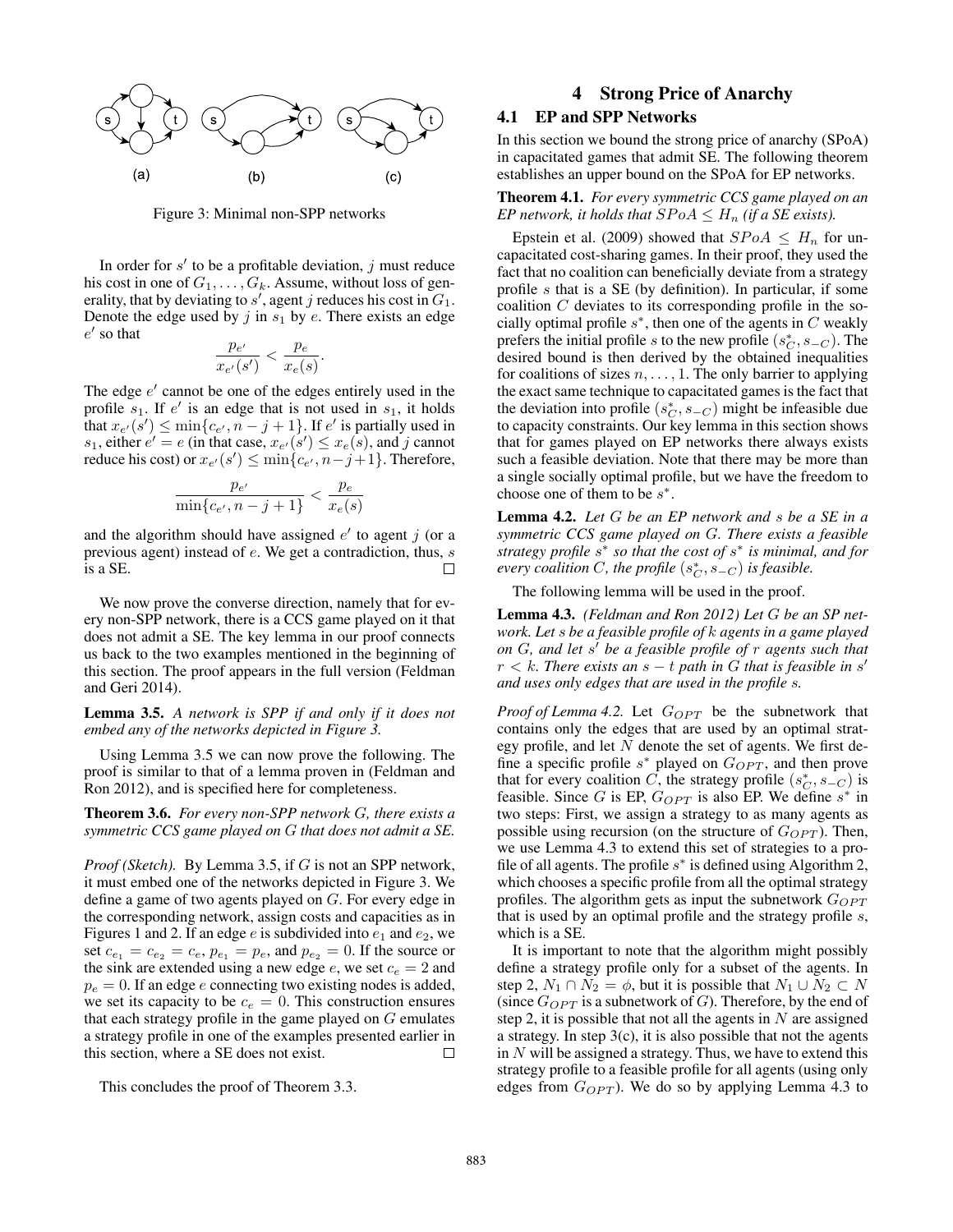Algorithm 2 Choosing the optimal profile  $s^*$ 

*Input:*  $G_{OPT}$  is a graph, N is a set of agents, and s is a strategy profile.

 $ChooseOptimal Profile(G_{OPT}, N, s)$ :

- 1. If  $G_{OPT} = e$ , where e is a single edge, return a strategy profile in which all of the agents in  $N$  use the edge  $e$ .
- 2. If  $G_{OPT} = G_1 || G_2$ :
- (a) Let  $N_i \subseteq N$  be the set of agents that use an edge of  $G_i$  $(i = 1, 2).$
- (b)  $s_1 \leftarrow ChooseOptimal Profile(G_1, N_1, s)$
- (c)  $s_2 \leftarrow ChooseOptimal Profile(G_2, N_2, s)$
- (d) Return the union of the profiles:  $(s_1, s_2)$ .
- 3. If  $G_{OPT} = G_1 \rightarrow e$  or  $G_{OPT} = e \rightarrow G_1$ , where e is an edge:
	- (a)  $s_1 \leftarrow ChooseOptimal Profile(G_1, N, s)$
- (b) Each agent that has a strategy in  $s_1$  will also use the edge e.
- (c) For any other agent that uses  $e$  in  $s$ , attempt to find an available path in  $G_1$ . If found, assign it together with the edge  $e$  to the agent.
- (d) Return the profile that was defined in the last three steps.
- In case it is possible to represent  $G_{OPT}$  as both  $G_1 \rightarrow$  $e_1$  and  $e_2 \rightarrow G_2$ , choose the representation in which the edge  $e_i$  is used by the maximal set of agents in  $s$ .

the network  $G_{OPT}$ , where s is any strategy profile that uses only edges from  $G_{OPT}$ , and s' is the partial profile that was defined above. This provides a full definition of the profile  $s^*$ .

We claim that the profile  $s^*$  satisfies the capacity constraints. In step 1 of the algorithm, an edge is assigned to the same agents that use it in the feasible profile  $s$  (due to the way N is split in step 2). In step 3, the edge  $e$  is used only by agents that use it in  $s$ , and edges in  $G_1$  are assigned in a way that satisfies the capacity constraints. Therefore, no edge exceeds its capacity.

Let  $C$  be a coalition of agents. We wish to prove that the strategy profile  $s_{comb} = (s_C, s_{-C}^*)$  is feasible. Let e be an edge. Let  $M$  denote the set of agents that use  $e$  in  $s$ , and let  $M^*$  denote the set of agents that use  $e$  in  $s^*$ . The set of agents that use e in  $s_{comb}$  is  $(M \cap C) \cup (M^* \cap (N \setminus C))$ . If e is used only in  $s$ , it cannot exceed its capacity in  $s_{comb}$ , since  $M \cap C \subseteq M$ , and the profile s is feasible. The same applies to edges that are used only in  $s^*$ . It remains to consider edges that are used in both  $s$  and  $s^*$ . There are two types of edges in EP networks: ones that are added to the graph through an extension of the source or sink, and all other edges. The algorithm assigns edges of the former type to agents in step 3, and edges of the latter type in step 1.

If edge  $e$  is used in both  $s$  and  $s^*$ , there are two cases:

Case 1: If e is assigned agents in step 1 of the algorithm, then the set  $N$  in this step contains all the agents that use  $e$ in s, namely,  $N = M$ , thus,  $M \subseteq M^*$   $(e \in s_i \Rightarrow e \in s_i^*)$ .



Figure 4: A game played on an SP network with  $SPoA = n$ 

The set of agents that use e in  $s_{comb}$  is  $(M \cap C) \cup (M^* \cap C)$  $(N\setminus C)) \subseteq M^*$ . Since s<sup>\*</sup> is feasible, then e does not exceed its capacity in  $s_{comb}$ .

Case 2: If  $e$  is added to the network  $G_{OPT}$  using extension of the source or the sink, the algorithm assigns  $e$  to agents in step 3. There are two cases. In step  $3(c)$ , if each agent that uses  $e$  in  $s$  was assigned a path in  $G_1$  in  $s^*$ , we get that  $M \subseteq M^*$ . The set of agents that use e in  $s_{comb}$  is  $(M \cap C) \cup$  $(M^* \cap (N \backslash C)) \subseteq M^*$ . Since s<sup>\*</sup> is feasible, we get that e does not exceed its capacity in  $s_{comb}$ . The second case is that there is an agent that uses  $e$  in  $s$  but does not use  $e$  and  $G_1$  in  $s^*$ . Due to the definition of  $s^*$ , there is no available path in  $G_1$ . Therefore, no agent can be assigned a path in  $G_1$ later. Each agent that uses  $e$  in  $s^*$  must use  $G_1$ . Hence, no agents will be assigned the edge e after it is used in step 3 of the algorithm. Thus,  $M^* \subseteq M$ . The set of agents that use e in  $s_{comb}$  is  $(M \cap C) \cup (M^* \cap (N \backslash C)) \subseteq M$ . Since s is feasible, then  $e$  does not exceed its capacity in  $s_{comb}$ .

We conclude that no edge exceeds its capacity in  $s_{comb}$ ; the assertion of Theorem 4.1 follows. П

The following theorem extends the class of networks for which the SPoA is bounded by  $H_n$ .

Theorem 4.4. *For every symmetric CCS game played on a network that is a series composition of EP networks, it holds that*  $SPoA \leq H_n$  *(if a SE exists), and this bound is tight.* 

The proof appears in the full version (Feldman and Geri 2014). Note that SPP networks are a special case of the class specified in the last theorem, and therefore the upper bound of  $H_n$  applies to SPP networks as well.

## 4.2 SP and General Networks

For SP networks, it is established in (Feldman and Ron 2012) that  $PoA \leq n$ , which directly implies that  $SPoA \leq$ n. We provide an example showing that this bound is tight.

**Theorem 4.5.** *For every*  $\epsilon > 0$ *, there exists an SP network G* and a CCS game played on *G* such that  $SPoA \geq \frac{n}{1+\epsilon}$ .

*Proof.* Consider the game played by n agents on the graph depicted in Figure 4. In this game,  $SPoA \geq \frac{n}{1+\epsilon}$ . The analysis appears in the full version (Feldman and Geri 2014).  $\Box$ 

For general networks, the SPoA can be arbitrarily high, even with only two agents.

Theorem 4.6. *For every real number* R*, there exists a CCS game with two agents in which the SPoA is greater than* R*.*